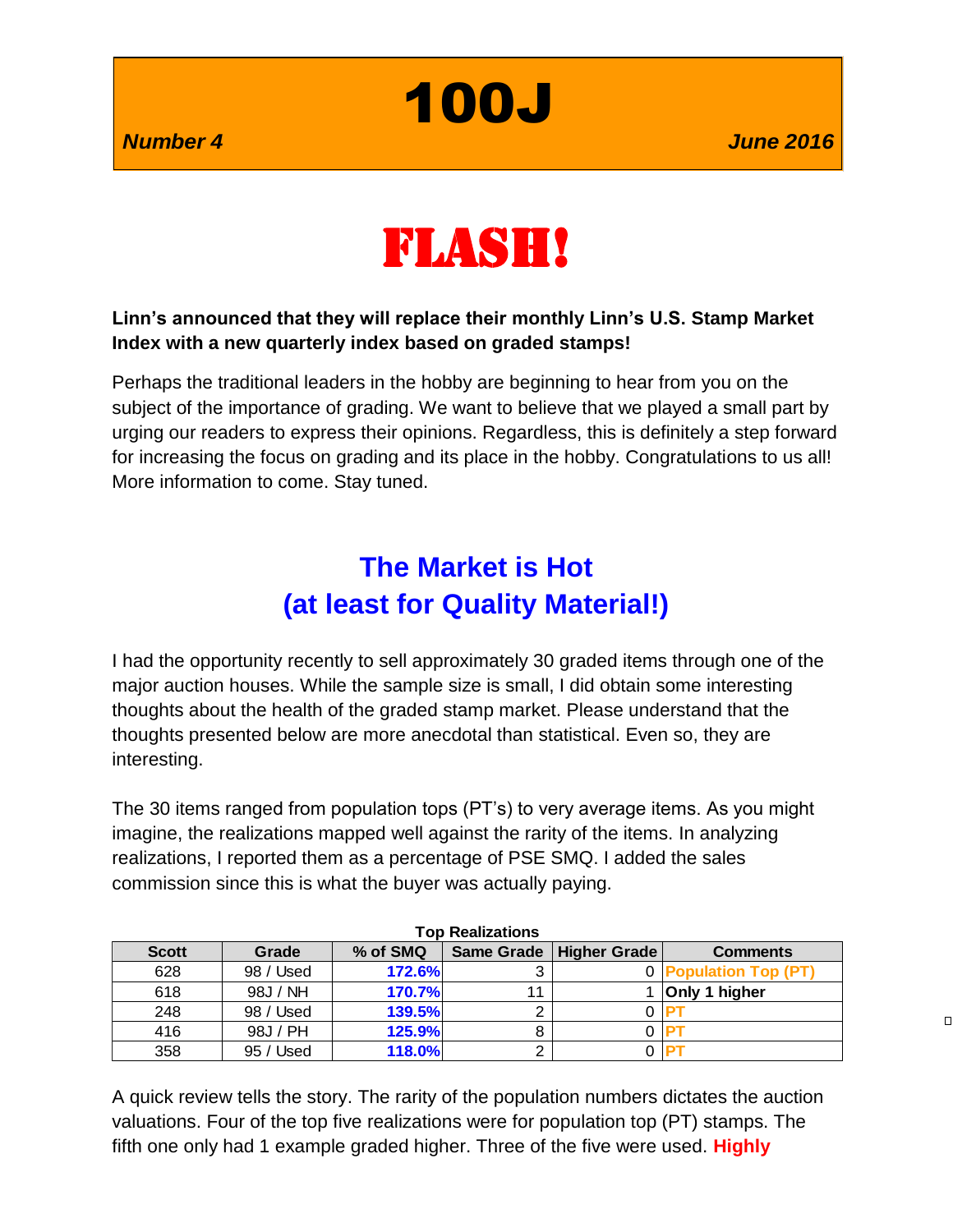#### *The Market is Hot (continued):*

**graded used stamps are hot!** For a stamp to survive its journey through the mail stream without incurring a fault marks it as a very desirable item. To find one such example that is highly graded makes it an extremely valued item.

| <b>BULLOTTI REGILEGEIOTIS</b> |           |          |    |                           |                     |  |
|-------------------------------|-----------|----------|----|---------------------------|---------------------|--|
| <b>Scott</b>                  | Grade     | % of SMQ |    | Same Grade   Higher Grade | <b>Comments</b>     |  |
| 236                           | 90J / NH  | 56.9%    |    | 15                        |                     |  |
|                               | 95 / Used | 59.0%    | 39 | 43                        |                     |  |
| 489 PR                        | 98 / NH   | 59.7%    | 14 |                           | Mystery / bad photo |  |
| 216                           | 85 / PH   | 60.6%    | 10 | 36                        |                     |  |
| 332                           | 98J / NH  | 63.3%    |    |                           |                     |  |

**Bottom Realizations**

The bottom realizations also had a common theme. While there were some nice examples, they mostly had a significant number of stamps graded higher. Scott 332 seems to be an exception. Perhaps it is included in this list because of the five graded higher, four were graded 100J. The inclusion of the Scott 489 coil pair might be explained by the poor photo included in the auction catalog. Despite any anomalies, population once again appears to drive auction valuations.

I think my brief experience once again points to a universal truth – quality philatelic material sells well. While this does not express any new idea, it does help indirectly reinforce the need for grading. **In determining "quality," grading has proved to be the best predictive measure.** Grading has greatly helped move valuation levels to their "true market" value.

| <b>Editor's Thoughts</b>       | The World Stamp Show                              |  |  |
|--------------------------------|---------------------------------------------------|--|--|
| 100J of the Month              | It happened on May 20-21                          |  |  |
| <b>Topic of the Month</b>      | Part 2 - Valuing the "Best of the Best"           |  |  |
| Database of the Month          | 1901 Pan American / 1932 Washington Bicentennial  |  |  |
| <b>Monthly Grading Contest</b> | Congrats Larry! A New Contest - More Challenging! |  |  |

## June **100J** Contents

# **Editor's Thoughts** *"The World Stamp Show"*

Unless you have been in prison solitary or on a climbing expedition to Mt. Everest, you are aware that the king of all philatelic shows is in New York City (Manhattan) from Saturday May  $28<sup>th</sup>$  through Saturday June  $4<sup>th</sup>$ . The World Stamp Show happens once every 10 years.

If you have any ability to attend this show, you should. While the reasons for attending the show run the gamut, there are two overriding reasons why I will attend.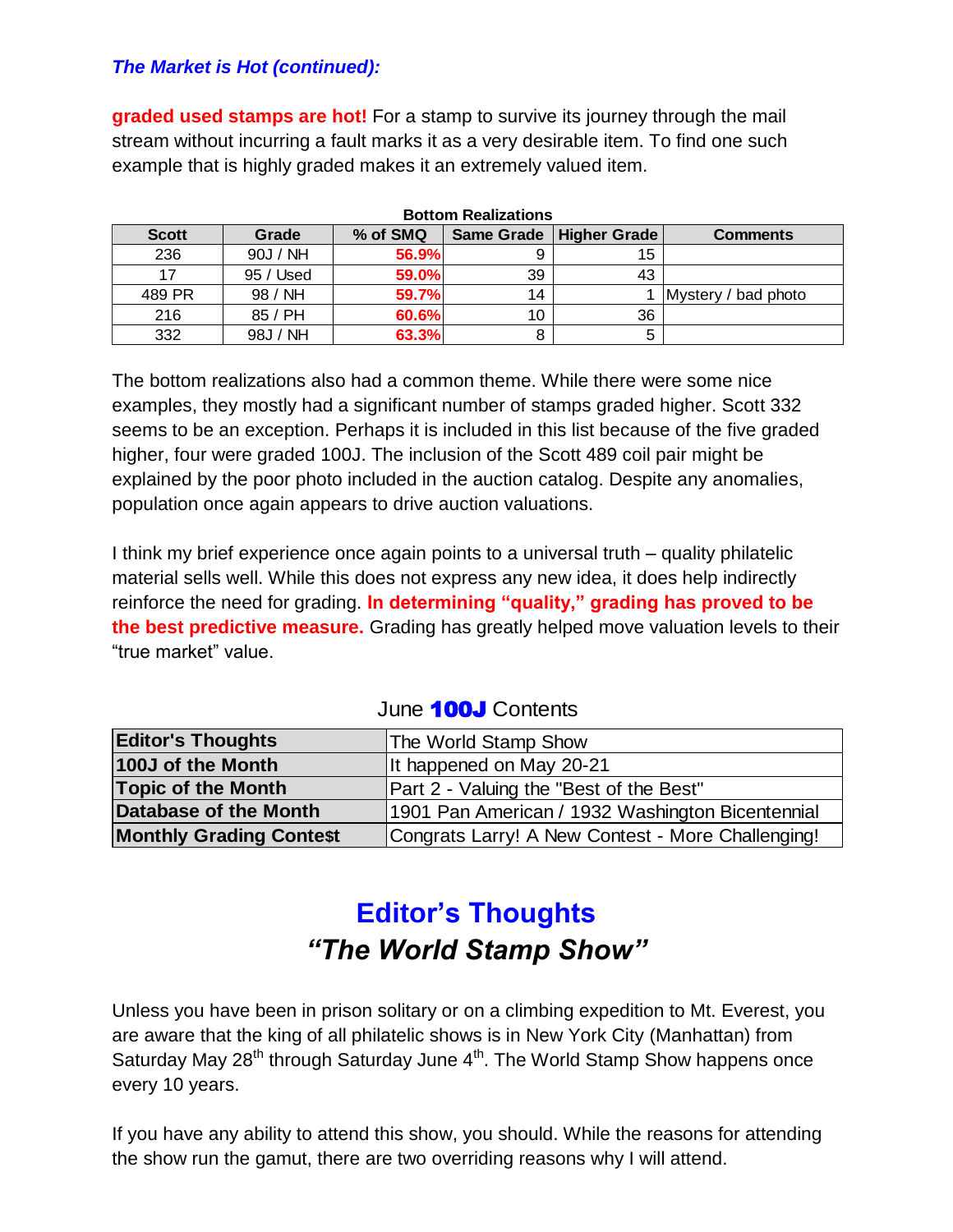#### *Editor's Thoughts (continued):*

Any serious collector is vitally concerned with the health of our hobby. To be brutally honest, stamp collectors are not considered "cool" by non-philatelists. Stamp collectors are often portrayed as social misfits and geek types. In the same vain, stamp collecting has significantly declined especially since the advent of low cost technology.

Today, young people, the former bedrock of the hobby, have a myriad of other choices for spending their spare time. If you want to find out about any subject just ask Google. While stamps opened the world for many of us, today there are so many more enticing ways to be introduced to new and exciting places and people.

If you attend WSS 2016, look at the attendees. Look for the younger set. Are they in evidence in significant numbers? Are they just accompanying their parents or are they really interested in what they see? Without a younger group entering our hobby, we are in trouble. If the excitement is not generated in this show, what do think the future will bring? On the other hand, if the younger set is there and excited by what they see, perhaps the hobby has turned a corner.

The other thing I will be looking for is the impact of grading in all aspects of the show. I already have some preconceived opinions. I reviewed the list of meetings and events and noted a few that I would like to attend while at the show. What disappointed me is that I did not see any meeting devoted to a discussion about grading and its impact on the stamp hobby.

With grading having well established itself, you would think that it would play a MAJOR role at this show. Hopefully, I will be able to report that it is fully intertwined in other aspects of WSS 2016.

## **Grading Rules!**

## **100J of the Month**

Each month, we will display and discuss a graded 100J stamp. For this issue, we are presenting another 100J owned by Betsy S. She is a serious 100J collector who understands the value of obtaining the best possible example of a stamp. We presented her used 100J 1¢ Columbian in the March issue. This month we are focused on another of her beauties.

Before we discuss the stamp, we should clarify a point of history that is misunderstood by the vast majority of people. The first person to fly the Atlantic non-stop was NOT Charles Lindbergh. That was accomplished 8 years before Lindbergh's famous flight. In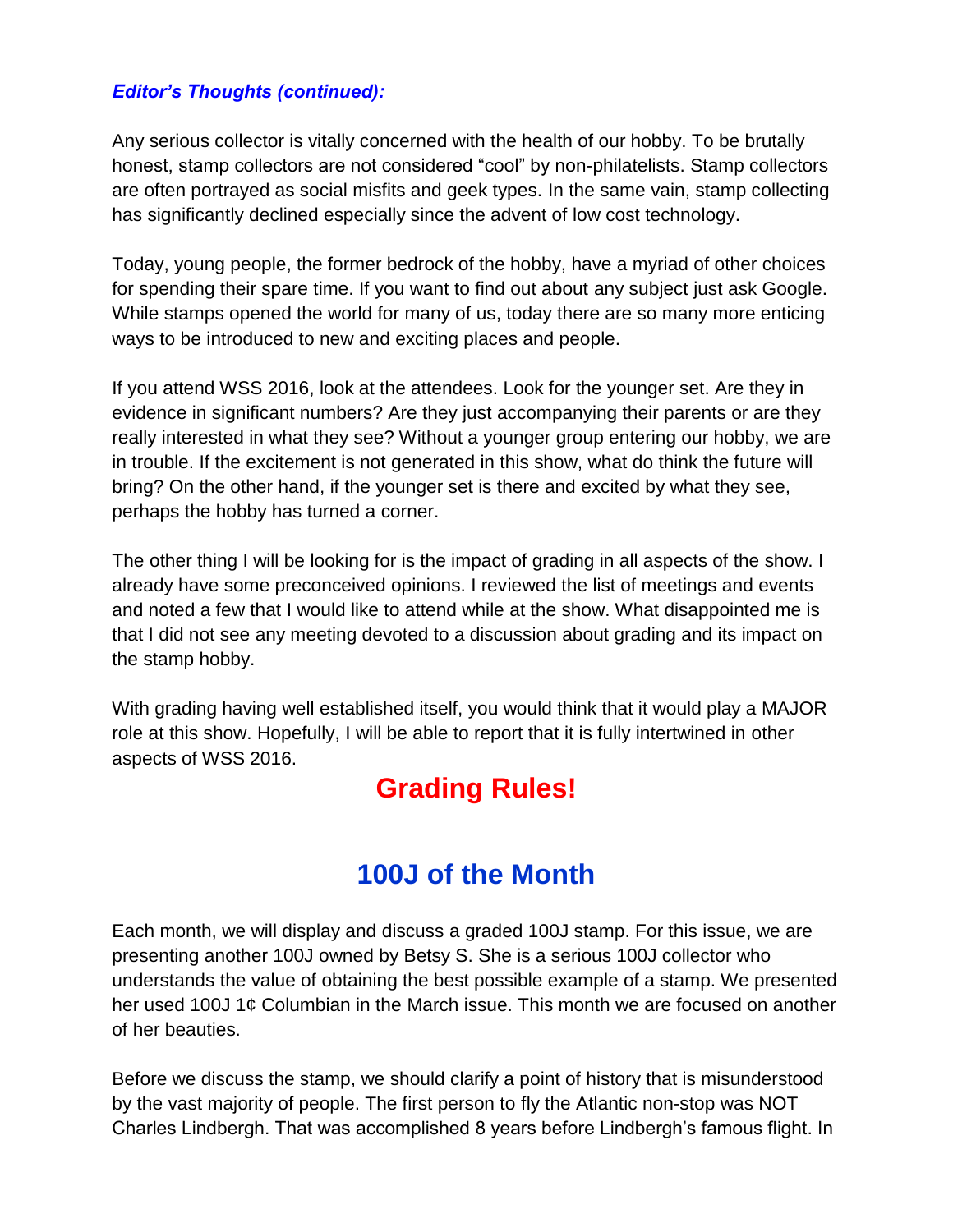#### *100J of the Month (continued):*

1919, Alcock and Brown (British aviators) made the first transatlantic nonstop flight from Newfoundland to Ireland.

At the end of World War I, a New York hotel owner, Raymond Orteig (French born) offered \$25,000 to the first aviator to fly non-stop from New York to Paris (in either direction). That amount of money was a fortune and grabbed the attention of the public and all aviators.

It took several years for aviation technology to advance to the stage when real attempts could be undertaken. In 1927, several attempts were made resulting in multiple crashes and six deaths. Charles Lindbergh was a virtual unknown pilot at the start of 1927. When he took off from Roosevelt Field, New York, on the morning of May 20, 1927, he was headline news thanks to all the previous failures.

When Lindbergh landed at LeBourget (the Pairs airport) on May 21, he instantly became the most famous person in the entire world. His single feat cemented his place as one of the top ten most famous people of the  $20<sup>th</sup>$  century.

The USPS was quick to design and place into production a stamp commemorating the flight. It only took them only 28 days to issue this stamp. Approximately 20 million stamps were printed and it was also available as a booklet pane of 3. Lindbergh's (a living person) name appears on the stamp. The stamp was extremely popular.

The stamp below (certificate 01209539 issued in September 2009) is the only used 100J C10. There is also one never hinged 100J C10 in existence.



Here is the current summary of the entire C10 population (as of May  $26<sup>th</sup>$ ):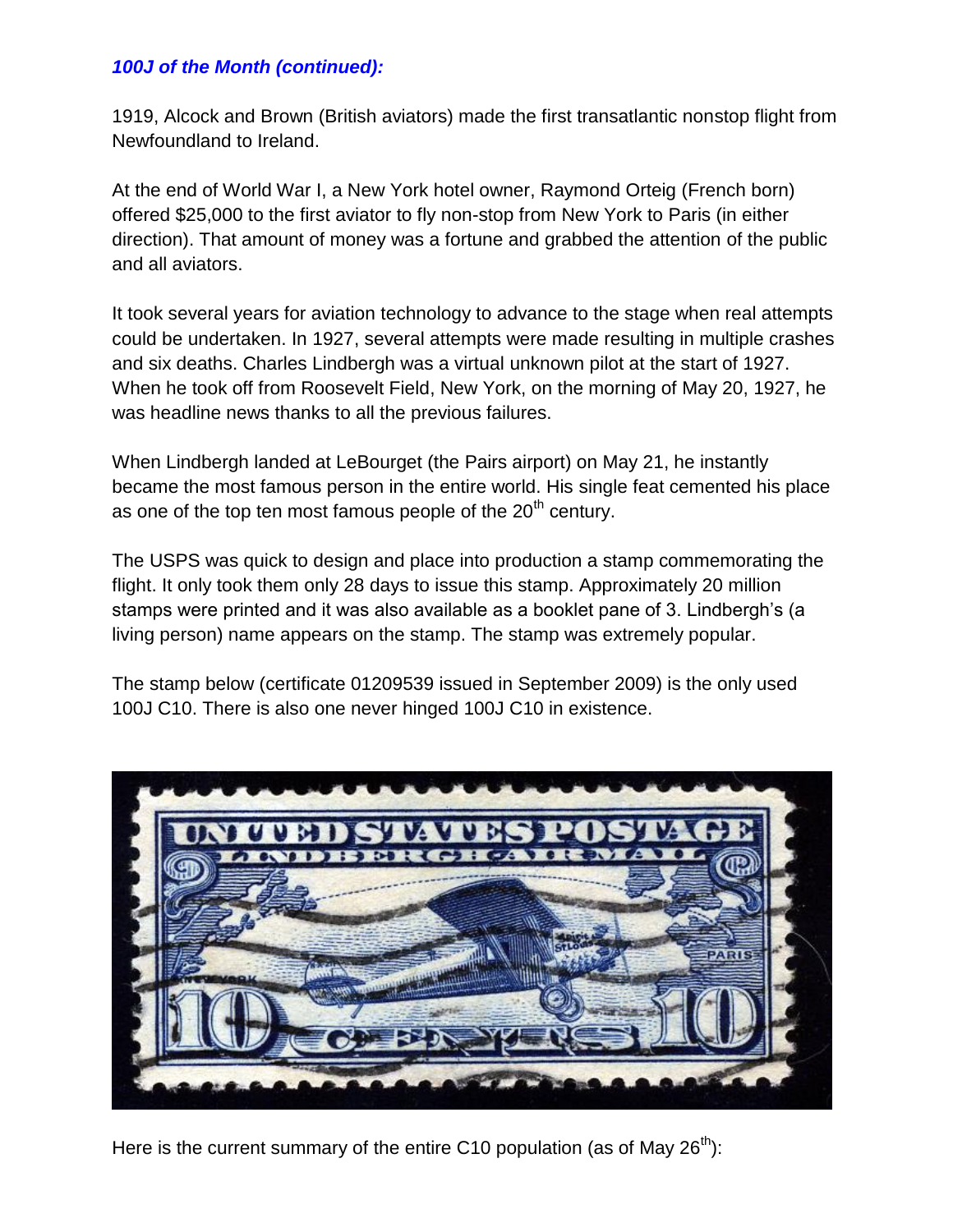## *100J of the Month (continued):*

| <b>C10</b>          | Total<br>Graded | >95J  | 98    | 98J  | 100  | 100J           |
|---------------------|-----------------|-------|-------|------|------|----------------|
| <b>Used</b>         | 22              | 14    | 6     |      |      |                |
| NG/RG/DG            | 5               | 5     |       |      |      |                |
| OG (hinged)         | 10              | 9     |       |      |      |                |
| <b>NH</b>           | 278             | 232   | 38    | 4    | 3    |                |
| <b>Total Graded</b> | 315             | 260   | 45    |      |      | $\overline{2}$ |
|                     |                 |       |       |      |      |                |
| % of Graded         | 100.0%          | 82.5% | 14.3% | 1.3% | 1.3% | 0.6%           |

The next question that most people will ask is, "How much is that stamp worth?" That is the subject of the next section.

# **Topic of the Month – Part 2 – Valuing the "Best of the Best"**

In last month's issue, in part 1, we discussed defining the best of the best. This month we will discuss a much harder topic – valuing the best of the best. We will use the C10 above as an example.

Right from the outset, you know that we have a serious issue. With only one stamp in the highest grade, how do we place a valuation on this stamp? Normally, if the stamp was sold, the price at which it changed hands would be the basis for its valuation. What if there was no selling transaction?

First, let's be very clear. There is no right or wrong answer to valuing the 100J C10 above. Valuing in a rarified atmosphere of PT's (population tops) or UPT's (unique population tops), is extremely subjective based more often on buyer's emotions than on any other factor.

Here is the most current valuation data on C10:

| <b>C10</b> | 98    | 98J   | 100   | 100J |
|------------|-------|-------|-------|------|
| Used - $#$ |       |       |       |      |
| Used - $$$ | \$325 |       | \$725 |      |
| $NH - #$   | 38    |       |       |      |
| $NH - $$   | \$375 | \$525 | \$900 |      |

PSE does not routinely value stamps in the 100J category mainly because sales data is extremely hard to find with such limited quantities involved.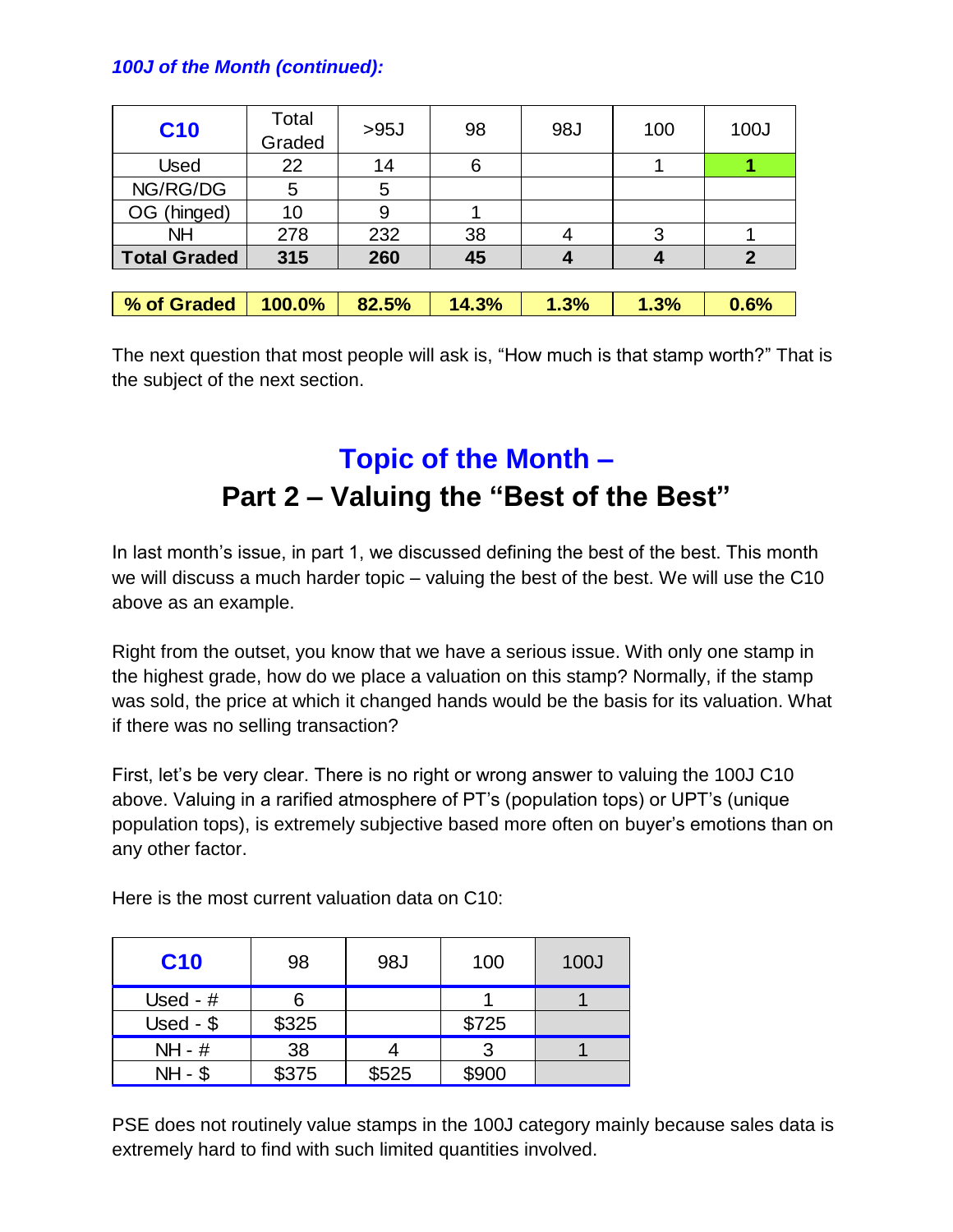## *Topic of the Month (continued):*

If you were a collector and needed this C10 to finalize a collection or set you might be willing to pay almost any amount to obtain the best centered used C10 in the entire world.

Unfortunately, unlike real estate, using comparative sales will not shed additional light on this subject. The issue with using comparative sales is what stamp should you use for comparison? Finding a logical comparative stamp is a very subjective task.

So, without any previous sales data, valuing this C10 is a very subjective. I have "rules" for valuing stamps not priced in the PSE SMQ. These rules are rather flexible. They do, however, provide certain firmness to the valuation process. With the C10 above, here is what I would consider in establishing a valuation:

- The C10 is a UPT for the used category. It is not a UPT for the stamp since there is a 100J NH example.
- There is only one 100 graded used stamp that is valued at \$725.
- There are three 100 graded NH stamps valued at \$900.

Based on these data points, I would feel very comfortable at valuing the used 100J C10 in the \$1,500 - \$1,800 range. Is this correct? It is my opinion only. Your estimate will be correct for you. This is not a science but rather an art.

*Next month – valuing highly graded OG (hinged) examples*. This is an area ripe with opportunity. Ask yourself a simple question – "Are you interested in acquiring the best centered examples or examples with pristine gum?" Sometimes these goals are widely divergent! This will be a very interesting topic with lots of differing opinions.

# **Database of the Month 1901 Pan American / 1932 Washington Bicentennial**

This month we are reviewing two interesting and challenging never hinged sets.

The Pan American Exposition set (Scott 294 -299) is probably one of the toughest commemorative issues to obtain highly graded NH singles (grades 98 – 100J). It is a beautifully designed set utilizing bi-color inks. Unfortunately, the older printing technology ensured that the number of nicely centered stamps is the exception rather than the rule.

You can see the scarcity of highly graded examples in section 5. It is hard to believe that four of the six stamps in this set have less than 10 never hinged examples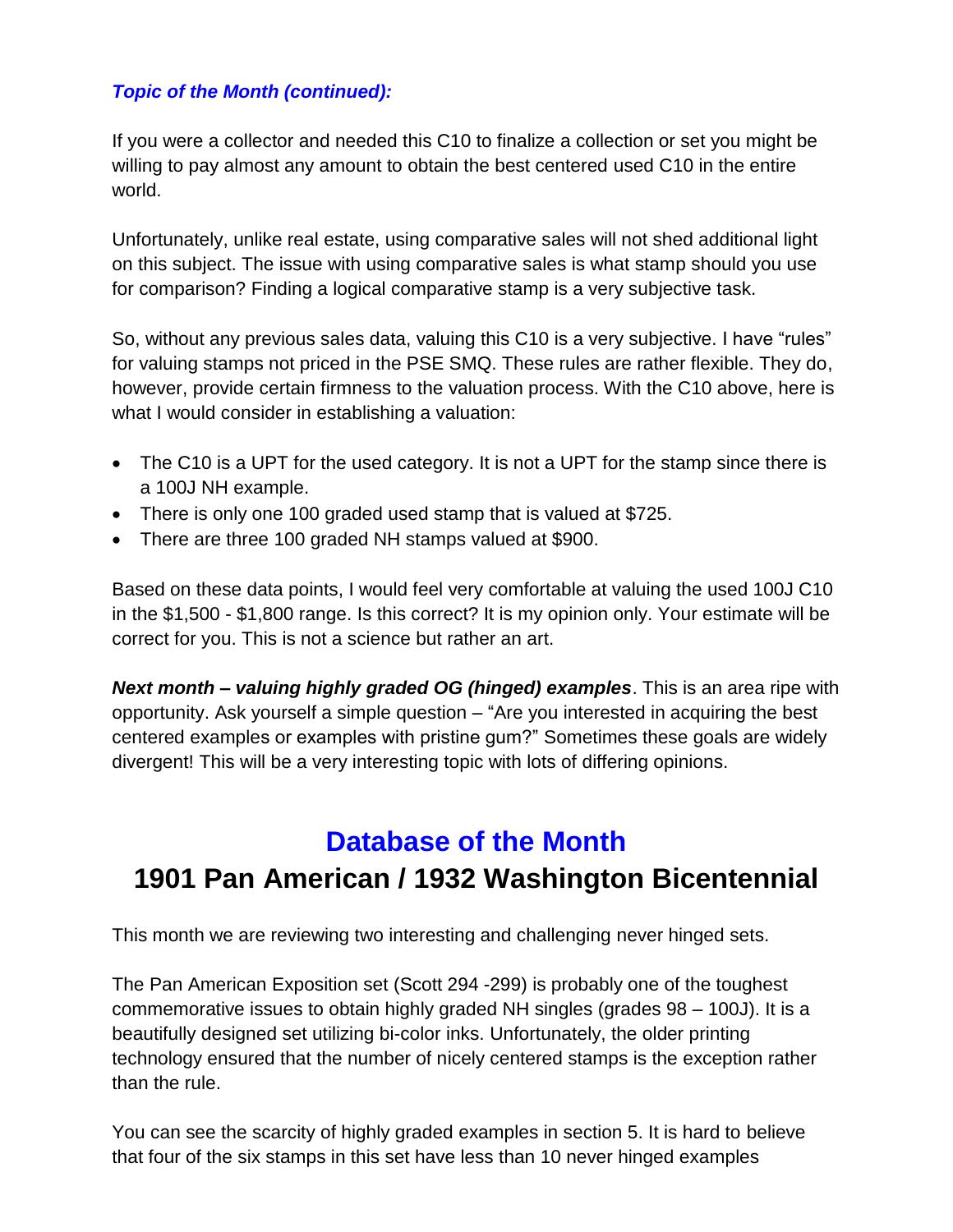#### *Database of the Month (continued):*

graded 98 or higher. Three of the six stamps have no 100 graded examples. This is a set to focus on specifically because of the rare nature of its highly graded stamps.

The 1932 Washington Bicentennial (Scott 704 -715) is another challenging set. It was extremely popular with printing quantities aimed at meeting the public demand. The lowest quantity printed and sold was the 9¢ value with a quantity of 75.7 million. At the other end, the 2¢ value had a printing of more than 4.2 BILLION stamps. With these quantities, you would surely think that obtaining highly graded examples would be an easy task. Oh, how wrong you would be!

While not as difficult as the Pan American set, the Washington Bicentennial set in high grades (98+) is not an easy set to construct. Half of the stamps have less than 25 examples of highly graded stamps. The potential number of graded 98 sets is 10. There are no potential 100 graded sets. While the rarity of highly graded Washington Bicentennial stamps is not as constrictive as the Pan American stamps, they are elusive.

Study the attached database. It is highly informative. You can help us by recommending changes to what we present. Are there metrics you want to see that we are not presenting? How can we make these databases more informative for you?

## **In the world of grading, knowledge is power.**

# **Congratulations Larry Hull – Our April/May Grading Expert!**

Not only did Larry come closest to the actual grading of the three stamps in the April/May contest but he did it while demonstrating the "early bird" philosophy.

We actually had four entries in our April/May contest that were within 1 point of the actual grading average. Two were above and two were below the actual answer. Larry was the first to submit his guess. In fact, he submitted his estimate within two hours after receiving his email copy of **100J**. Now that is quick!

While Larry is our grading expert, I would like to also give recognition to Win Bohme, Steve DeMoe and Dale Rikert for their equally accurate submissions. I think that we may have a really interesting time in crowning our June grading expert.

Larry's story of how he became a stamp collector is somewhat similar to many of us. He received a stamp album and some stamps when he was eight years old. He was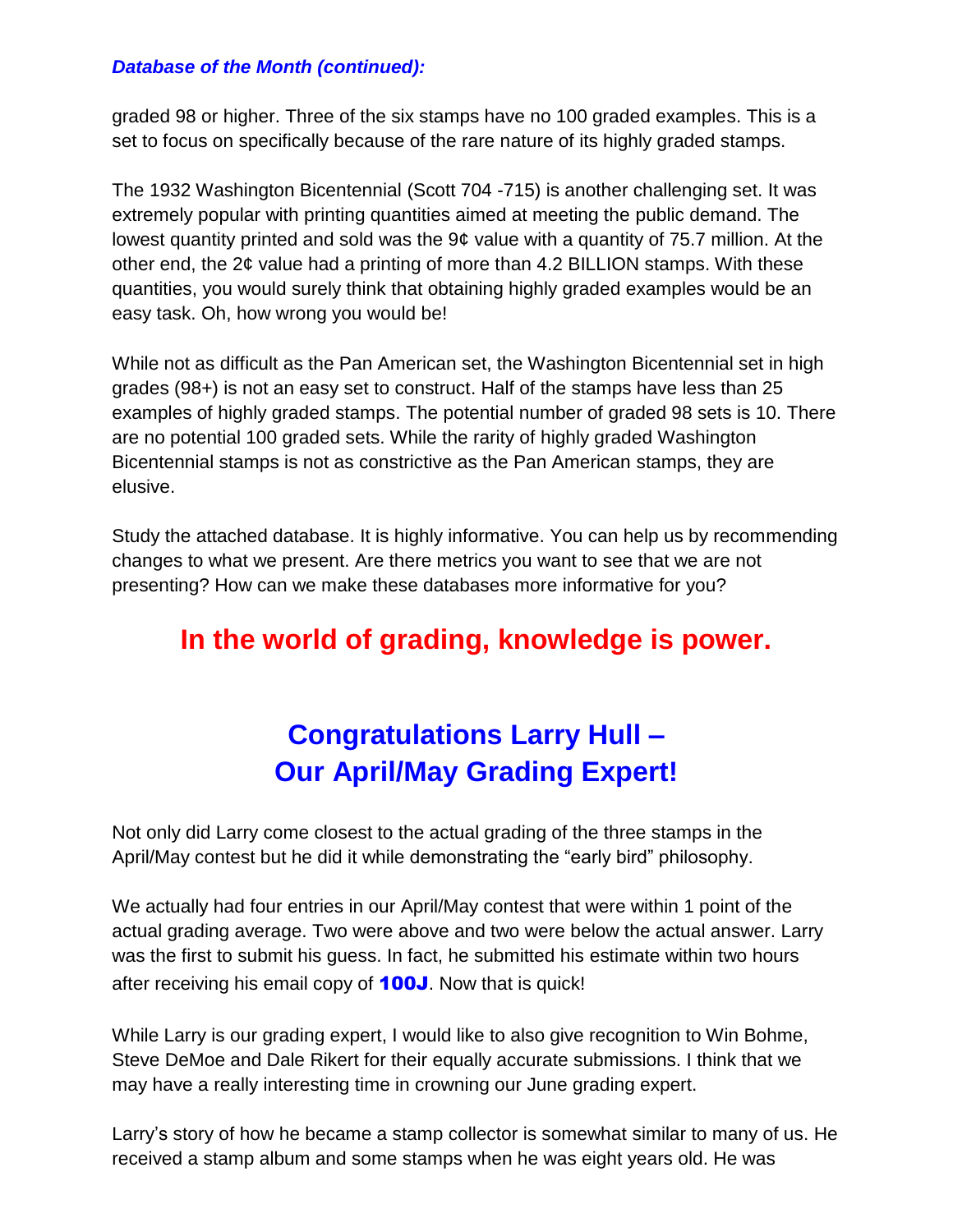## *Congratulations Larry Hull (continued):*

instantly hooked by the history and geography displayed on the stamps. He received additional stamps from lots of different people and an occasional purchased stamp mixture. He remained a serious collector until the point when other things became more important.

There was a gap in the years until Larry was an established adult. He then discovered eBay and that renewed his interest in stamps. He could find almost anything he wanted to buy and it was an exciting event when he won a desired lot at a great price. Larry eventually started selling on eBay. Over the years, I remember buying lots from 7hulls.

Larry is a big proponent of grading. In his words, "Stamp grading has resurged stamp collecting and collecting for investment." Larry is very determined to continue his grading expert title. Congratulations, Larry our April/May grading expert.

The May/June actual results were as follows:



The average grade was calculated as follows:  $100 + 98 + 95 + 3 = 296 / 3 = 98.67$ 

The majority of submissions were much closer to the actual average for the April/May contest. For this month's contest, we are going to create a more difficult challenge. We wish you good grading and don't forget to submit your answer early.

## **Your Chance to Win Some \$\$\$\$**! *You got to be in it to win it!*

You can now win some money by using your knowledge of grading. I will illustrate three stamps that were graded by PSE. Your challenge is to guess the average grade that all three stamps received. The person who guesses the closest average for all three will win \$50 in cash and get their 15 minutes of fame in the next published 100J. *Ties will be broken in favor of the earliest answer submitted.*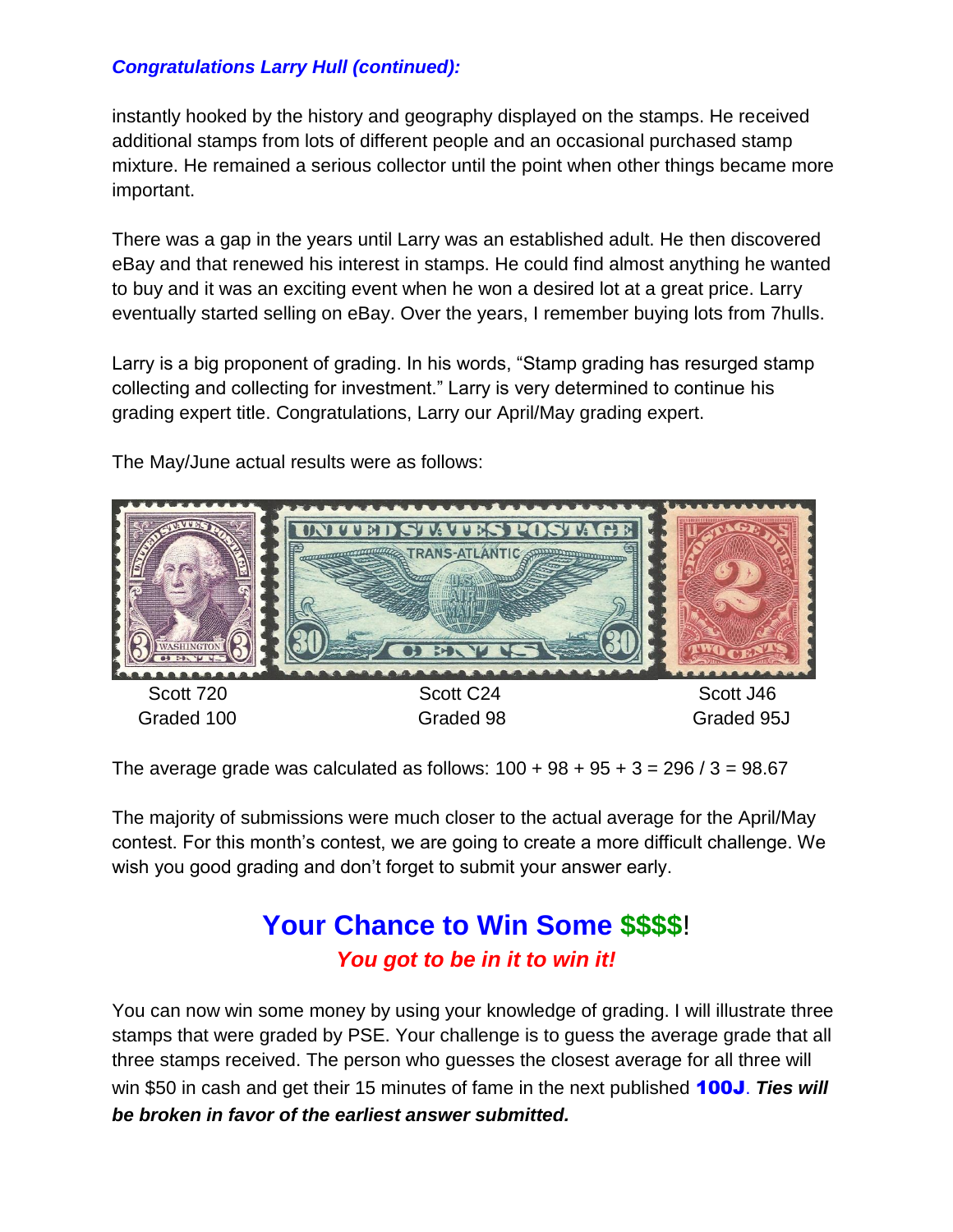## *Your Chance to Win Some \$\$\$\$! (continued):*

The contest is based solely on centering. Jumbo's are worth 3 additional points. The winner is the person whose guess is closest to the average grading for the three stamps.

**An example**: If three stamps are graded 98, 95J and 90, the average would be 95.33 calculated as follows: 98 + 95 + 3 (for the jumbo) + 90 = 286 / 3 = 95.33. **This example has nothing to do with the stamps below.**

Below are the three stamps for June contest. Guess your best. Good luck! Just email me (Ray at [lieberra@comcast.net\)](mailto:lieberra@comcast.net) with your best estimate (one per reader). Please email me latest by Friday June 24<sup>th</sup>.

# EF. V. p.e

## **June Grading Contest Stamps**

**Scott 493**